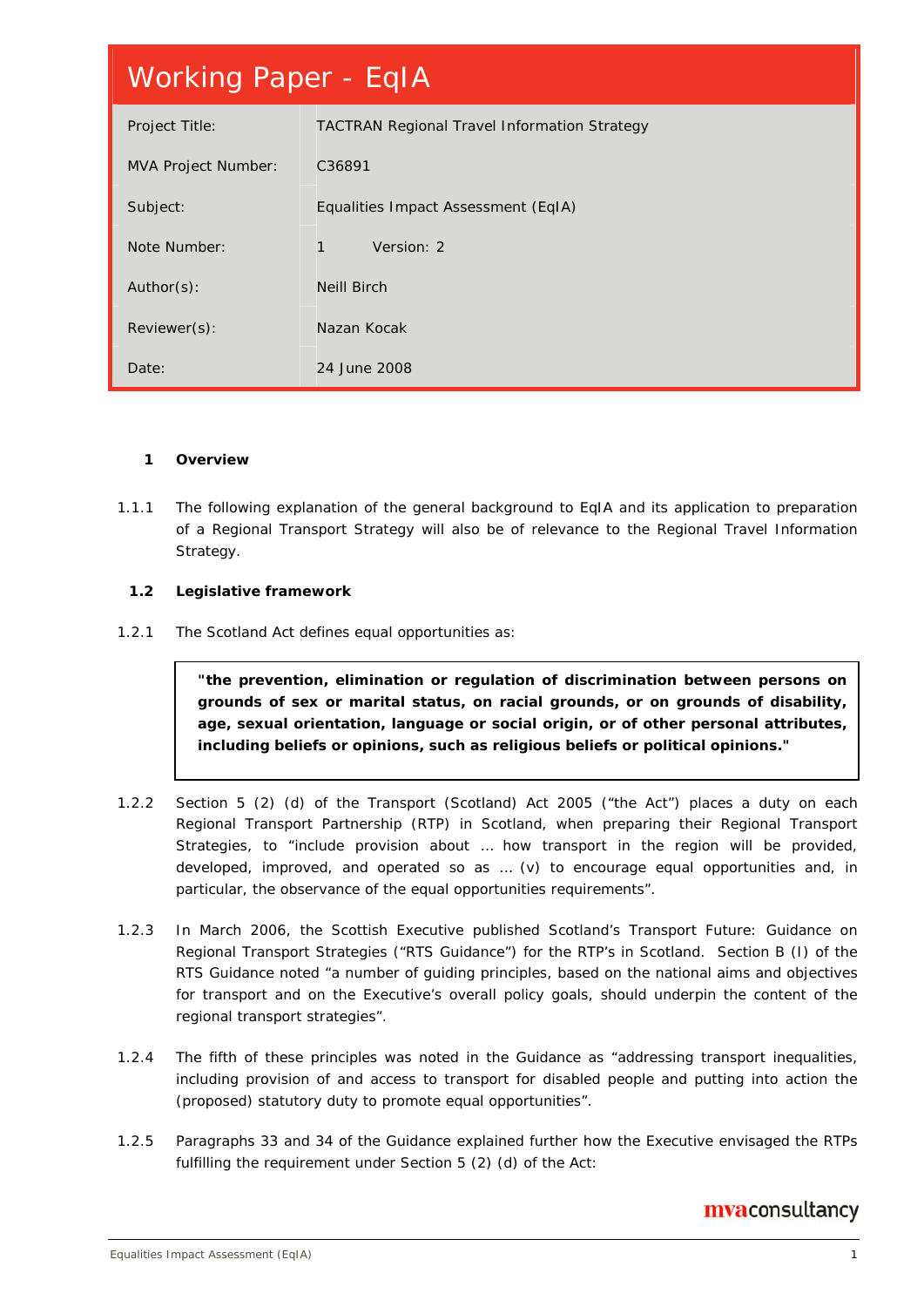*"33. Strategies should consider how to address particular social inclusion/equality issues, including meeting the particular travel needs of older people, disabled people and their carers, children and young people, women, and people from minority ethnic communities. This is particularly important in the case of disabled people and minority ethnic communities given that Transport Partnerships will be made subject to a statutory general duty to promote race and disability equality (and in due course gender).* 

*34. RTPs should consider the transport needs of those groups of people who experience inequality and exclusion (an equality impact assessment can assist in this), involve specific groups in consultation on the strategy, in the option appraisal and selection stage, take into account the likely impacts on meeting these transport needs, and monitor the impacts of the strategy on those groups."*

- 1.2.6 Annex D of the Guidance provided more detail about how the Executive expected RTPs to address the needs of "those groups who experience more difficulties than most". The Executive suggested undertaking an Equality Impact Assessment (EqIA); involving equality groups in consultation on the strategy; taking into account the likely impacts on these groups of options considered at the appraisal and selection stage; and monitoring the impacts on equality groups of outcomes from the strategy.
- 1.2.7 Annex K of the Guidance provides further advice on undertaking an EqIA, although the Executive acknowledges that "there is not currently a set format for this".

#### **1.3 RTS STAG and Equalities**

1.3.1 Section 10.7.1 of the Scottish Government's Scottish Transport Appraisal Guidance (STAG) highlights the duty to assess the impact of the proposals contained within the RTS on equalities groups:

*10.7.1 The need to consider the distribution of impacts is emphasised by the challenges faced in delivering transport investment. Most objections to transport change are from people who feel that they are not being treated fairly or that their needs are not being met in some way. Accessibility measures describe transport provision as it is viewed by users, so measures of the distribution of impacts by people group are helpful in demonstrating that planned transport changes impact fairly on all sections in society by: age group, socio-economic status, gender, ethnicity, and mobility status.* 

- 1.3.2 The EqIAs, and other work on equalities, was used to complete the STAG AST.
- 1.3.3 The generic term *equalities groups* is often used to describe the diversity of these groups, although the difficulties they may face when engaging with the transport system vary widely. For the purposes of preparing the Regional Transport Information Strategies, the following equalities groups have been identified as having specific difficulties when using the transport system. Examples of the different types of problems they may face are also listed.

#### **People with disabilities**

Example: a wheelchair user may have difficulty accessing a train due to the step between platform and vehicle

#### **Older people**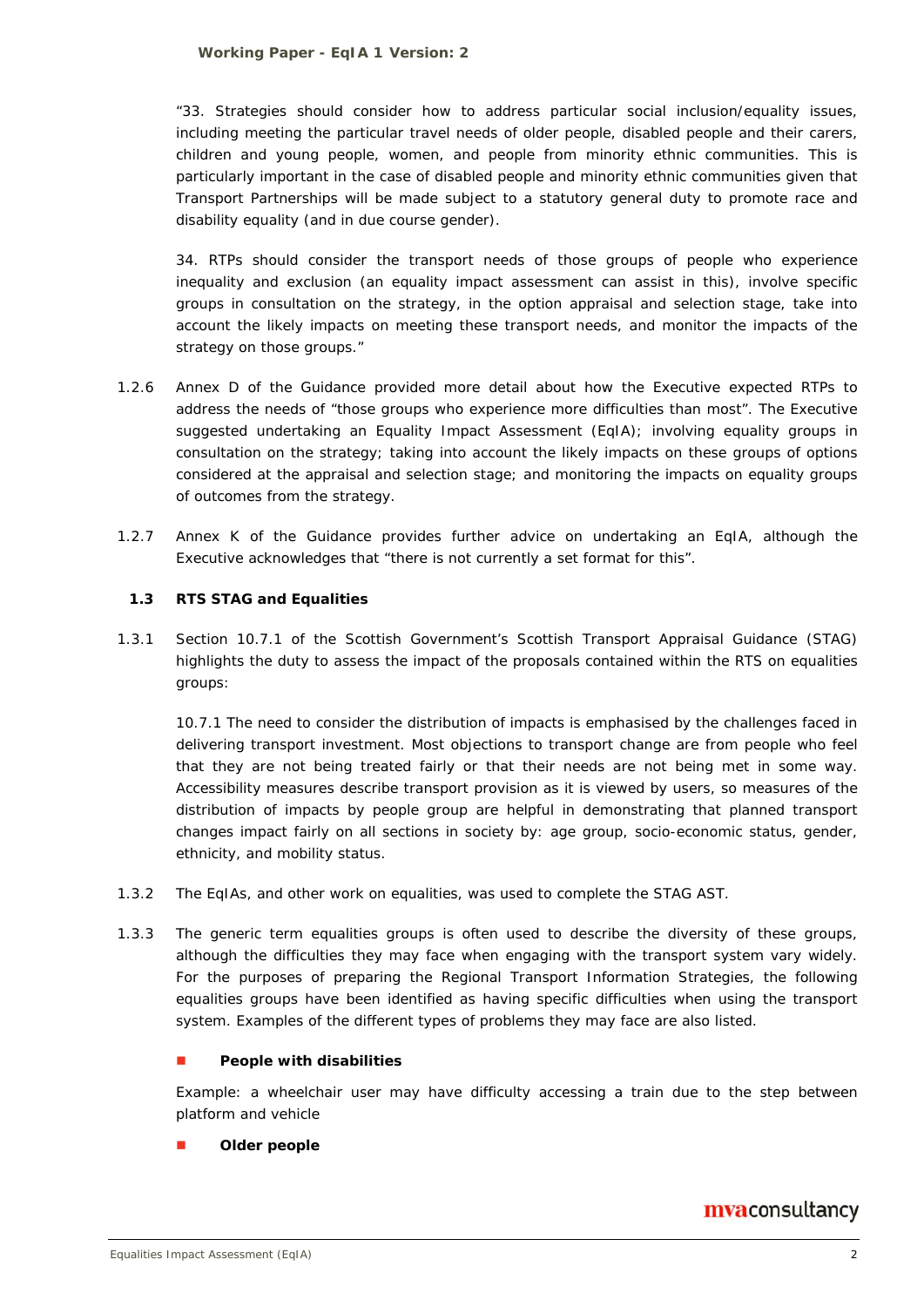Example: an older person may have difficulty travelling to visit a friend due to the high cost of getting there and back.

#### **People aged under 16**

Example: a person under 16 may not be able to attend a youth club in the evening because of the lack of public transport available at that time, and to that place.

#### **Young adults or students aged 16 –25**

Example: a student may be apprehensive about travelling back to their halls of residence after studying at college in the evening due to fears over personal safety when travelling by bus.

#### **Women**

Example: a woman may have personal safety fears about waiting on a rail station platform alone at night.

#### **People from black and minority ethnic communities, and asylum seekers**

Example: a person from a minority ethnic community may have difficulty accessing specific community food shopping facilities due to lack of transport.

#### **People who are lesbian, gay, bisexual or transgender**

Example: a transgender person may experience negative behaviour from other passengers when travelling by bus, and be reluctant to travel on public transport.

#### **People whose first language is not English, including tourists**

Example: a person whose first language is not English may have difficulty understanding an announcement at a rail station and miss important information about the running of their service

#### **People with religious or political beliefs**

Example: a Muslim woman wearing a veil may feel uncomfortable about identifying herself when showing her travel pass to the bus driver

#### **Parents / Guardians / Carers**

Example: a mother with a child buggy may experience anxiety about finding an appropriate space on a bus for the buggy, and therefore be reluctant to travel

1.3.4 Not all of these groups and/or issues will be specifically relevant to Information Strategies.

#### **2 Scoping**

- 2.1.1 Scottish Government advice on the application of EqIA to transport policies highlights the following groups as requiring particular consideration:
	- Age;
	- Disability;
	- Gender;
	- Race; and
	- Social Inclusion.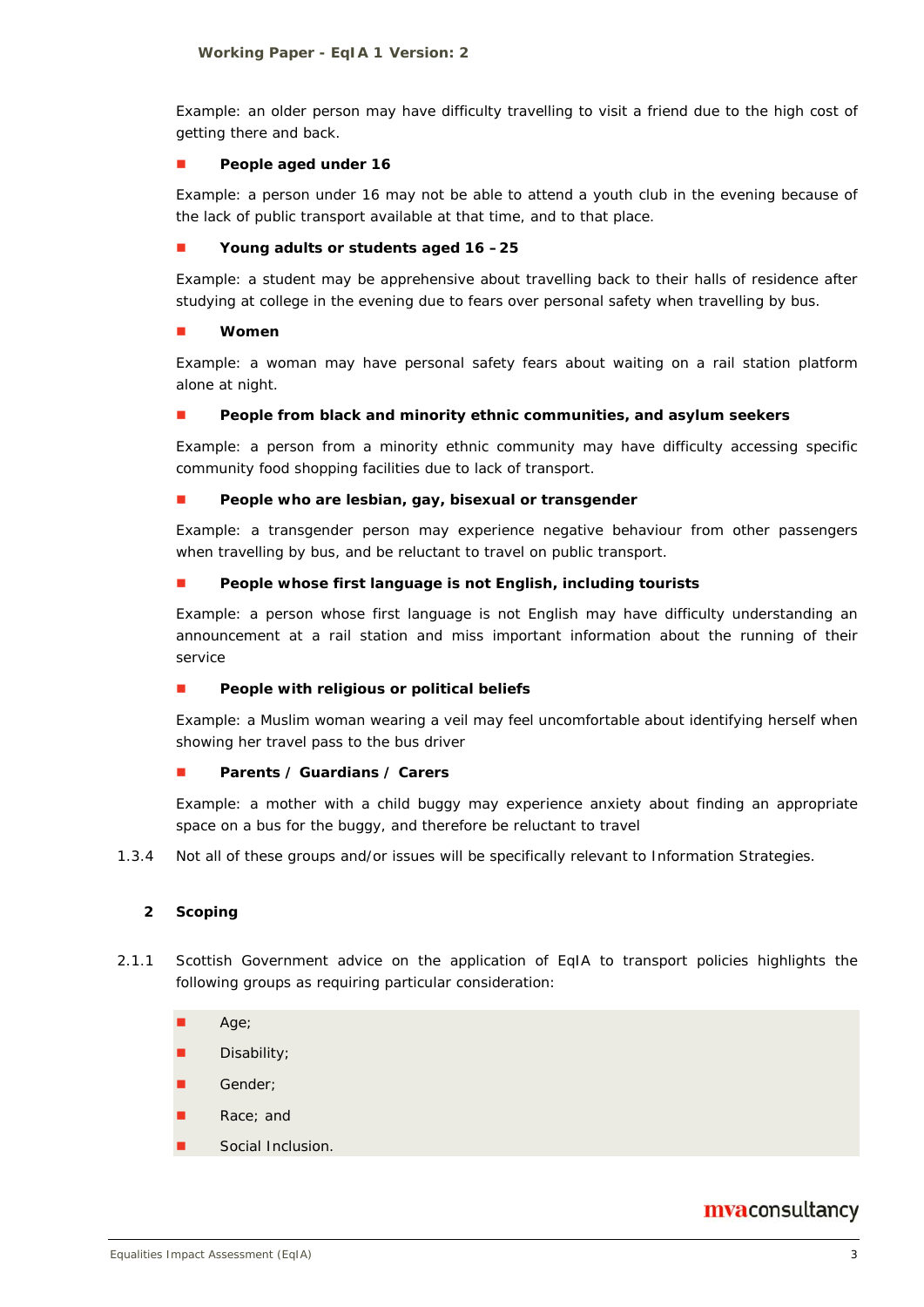2.1.2 Based on a variety of documentary sources recommended by Scottish Government, the following equality issues for these groups have been identified as having relevance to the development of the TACTRANS Regional Travel Information Strategy:

| <b>Source of Comment</b>                                                          | <b>Relevance to the Information Strategy</b>                                                                                                                                                                                                                                                                                                                                                                                                                                               |
|-----------------------------------------------------------------------------------|--------------------------------------------------------------------------------------------------------------------------------------------------------------------------------------------------------------------------------------------------------------------------------------------------------------------------------------------------------------------------------------------------------------------------------------------------------------------------------------------|
| Age                                                                               |                                                                                                                                                                                                                                                                                                                                                                                                                                                                                            |
| YOUNG PEOPLE AND TRANSPORT (Scottish<br>Executive Social Research, 2002)          | Accuracy of timetables with the implementation<br>of 'realtime' is being used to a limited extent and<br>is quite probably also a feasible suggestion. This<br>system however, comes with warning bells, as it<br>is currently viewed as being inaccurate and<br>therefore, may not be a feasible solution just yet.                                                                                                                                                                       |
| SCOPING STUDY OF OLDER PEOPLE IN RURAL<br>SCOTLAND (Scottish Executive, 2003)     | Over a quarter of households in Scotland have a<br>computer at home. Although the proportion of<br>individuals living in a household with a computer<br>decreases with age in both rural and urban areas,<br>a higher proportion of individuals of all ages<br>living in rural Scotland have a computer in their<br>household (more than a third of rural residents<br>aged over 65 have access to the internet).                                                                          |
|                                                                                   | The over 50s may well have had no formal<br>computer training, or at the most may have had<br>a handful of word processing training sessions<br>organised by their employer. However, this lack<br>of formal training in the use of computers and<br>associated internet technology has not prevented<br>older people across the UK from making<br>widespread use of information technology.                                                                                               |
| <b>Disability</b>                                                                 |                                                                                                                                                                                                                                                                                                                                                                                                                                                                                            |
| TRANSPORT PROVISION FOR DISABLED PEOPLE<br>IN SCOTLAND (Scottish Executive, 1999) | Disabled people's needs in terms of public<br>transport fall into 5 main areas: [] clear<br>information, both in relation to services<br>themselves and to their accessibility. This is<br>required in a range of appropriate formats and<br>must be accurate, up to date and to reflect the<br>needs of the widest possible range of disabled<br>people. There is also a need for information at all<br>stages during a journey, again in a range of<br>formats to meet a range of needs. |

#### **Table 2.1 Scoping for Information Strategy EqIA**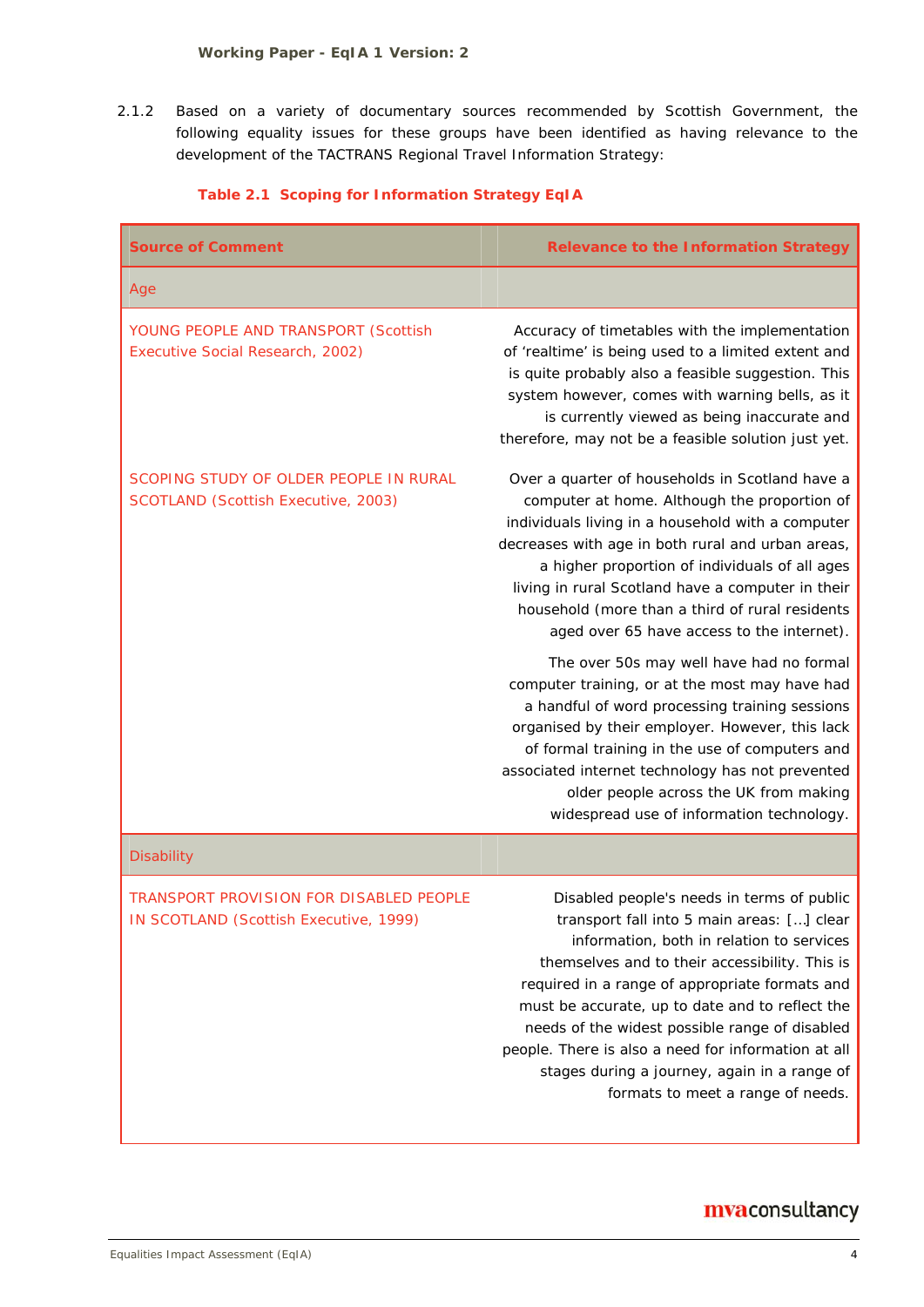| <b>Source of Comment</b>                                                                                                                   | <b>Relevance to the Information Strategy</b>                                                                                                                                                                                                                               |  |
|--------------------------------------------------------------------------------------------------------------------------------------------|----------------------------------------------------------------------------------------------------------------------------------------------------------------------------------------------------------------------------------------------------------------------------|--|
| Gender                                                                                                                                     |                                                                                                                                                                                                                                                                            |  |
| WOMEN AND TRANSPORT: MOVING FORWARD                                                                                                        | Recommendations relating to information:                                                                                                                                                                                                                                   |  |
| (Scottish Executive, 2000)                                                                                                                 | 1.1 accessible and clear timetables;                                                                                                                                                                                                                                       |  |
|                                                                                                                                            | 1.2 translated information;                                                                                                                                                                                                                                                |  |
|                                                                                                                                            | 1.3 reliable and up to date information;                                                                                                                                                                                                                                   |  |
|                                                                                                                                            | 1.4 information in a range of formats;                                                                                                                                                                                                                                     |  |
|                                                                                                                                            | 1.5 distribution of information through relevant<br>outlets;                                                                                                                                                                                                               |  |
|                                                                                                                                            | 1.6 accurate information at bus stops and<br>facilities;                                                                                                                                                                                                                   |  |
|                                                                                                                                            | 1.7 increased information about fares,<br>accessibility, routes and safety;                                                                                                                                                                                                |  |
|                                                                                                                                            | 1.8 a single point of access to multi-modal<br>information, by telephone and via the                                                                                                                                                                                       |  |
|                                                                                                                                            | internet;                                                                                                                                                                                                                                                                  |  |
|                                                                                                                                            | 1.9 provision of national timetable information;                                                                                                                                                                                                                           |  |
|                                                                                                                                            | 1.10 an improvement in the ability to access<br>service information from staff.                                                                                                                                                                                            |  |
| Race                                                                                                                                       |                                                                                                                                                                                                                                                                            |  |
| No specific sources cited for transport research,<br>but comments on ethnic minority groups from<br>"Women in Transport" (2000) have wider | Lack of availability of information for those for<br>whom English was not their first language, and,<br>for example :                                                                                                                                                      |  |
| relevance.                                                                                                                                 | "if they're new to the country and they want to<br>get from A to B and they don't know how to".                                                                                                                                                                            |  |
|                                                                                                                                            | The issues relating to information applied not<br>only to actual use of transport, but also to the<br>provision of written information relating to<br>services, as well as to the provision of<br>announcements on vehicles (for example, where<br>a train was splitting). |  |

#### Social Inclusion

THE ROLE OF TRANSPORT IN SOCIAL EXCLUSION IN URBAN SCOTLAND (Scottish Executive, 2001)

Travel planning was ad hoc. Participants appeared to hold in their memories a vast amount of knowledge about transport and quoted bus numbers, times and routes throughout. When asked how they found out about buses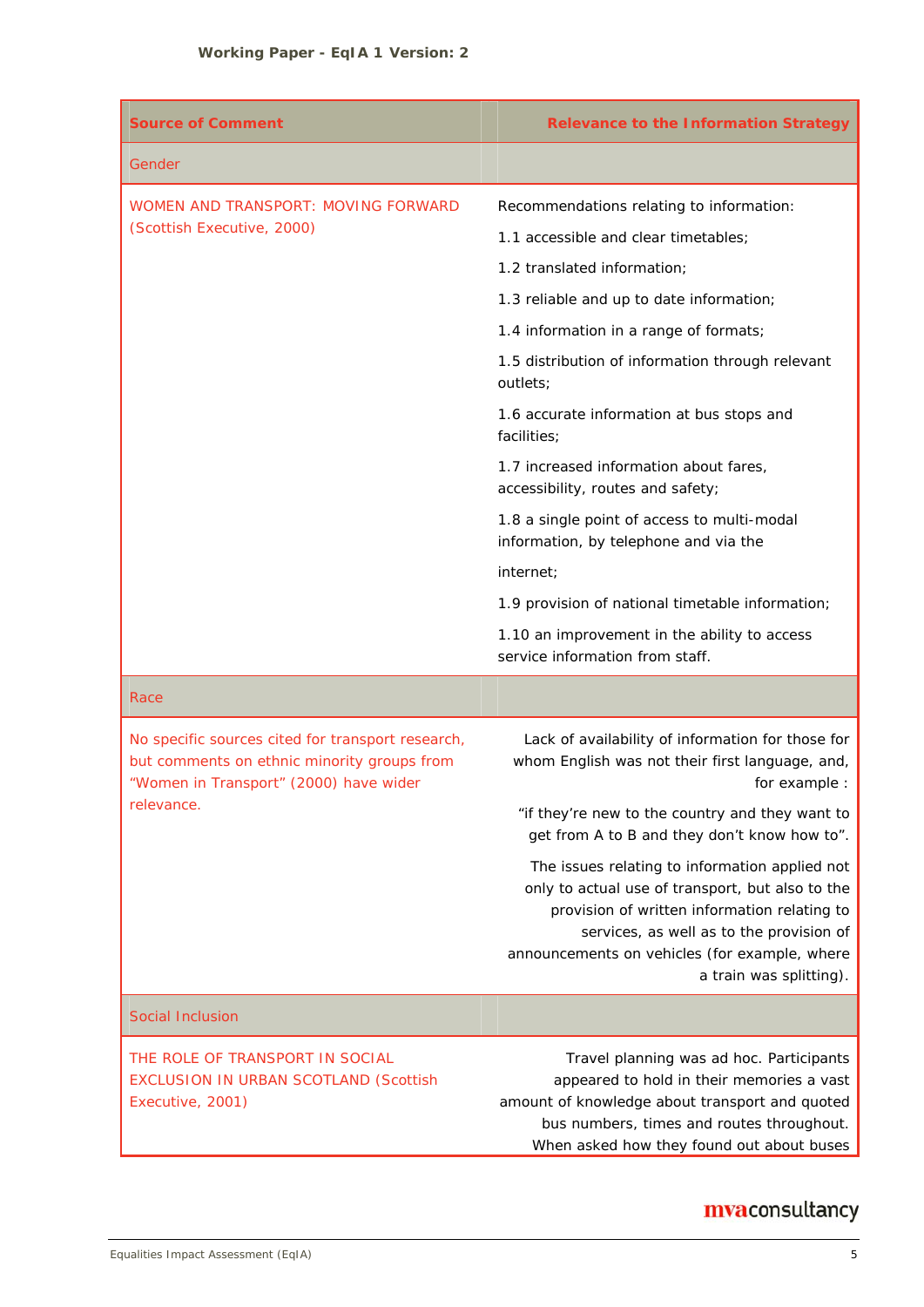| <b>Source of Comment</b> | <b>Relevance to the Information Strategy</b>       |
|--------------------------|----------------------------------------------------|
|                          | (their main mode), the prime source of             |
|                          | information seemed to be word-of-mouth and         |
|                          | experience.                                        |
|                          | Issues that have emerged from the analysis of      |
|                          | the qualitative data which could be included in    |
|                          | such initiatives [includes]  provision of          |
|                          | accurate information on all services and routes.   |
|                          | The information provided should be clear and       |
|                          | easily accessible from a number of points          |
|                          | including on the bus or train, at the stances and  |
|                          | stations, and from telephone information lines.    |
|                          | Another possibility that could be considered is    |
|                          | inclusion of timetables for the main bus routes in |
|                          | local free papers that are widely distributed to   |
|                          | homes on a weekly basis.                           |

#### **3 Application and Assessment**

- 3.1.1 Taking account of the legislative and best practice background (section 1), and the scope of the potential impacts (section 2), this section describes how EqIA was "mainstreamed" in development of the Regional Travel Information Strategy (RTIS).
- 3.1.2 The Information Strategy drew on a variety of sources of work, each of which took account of potential equalities impacts, viz:
	- **Best Practice Review;**
	- **Audit of Existing Provision; and**
	- **Consultation.**
- 3.1.3 Each of these reviews highlighted key issues which the Information Strategy should address. Those with an impact on Equalities Groups are identified in Table 3.1 below along with a description of how they were addressed in the emerging strategy.
- 3.1.4 Following completion of these reviews, we synthesised the emerging recommendations into the RTIS. During this process our primary driving force was the needs of all users, including equalities groups.
- 3.1.5 **Thus it can be seen that at all stages in the development of the strategies the potential impact of travel information on equalities groups was taken fully into account, and indeed represented one of the key driving forces in emerging policies highlighted in the strategy.**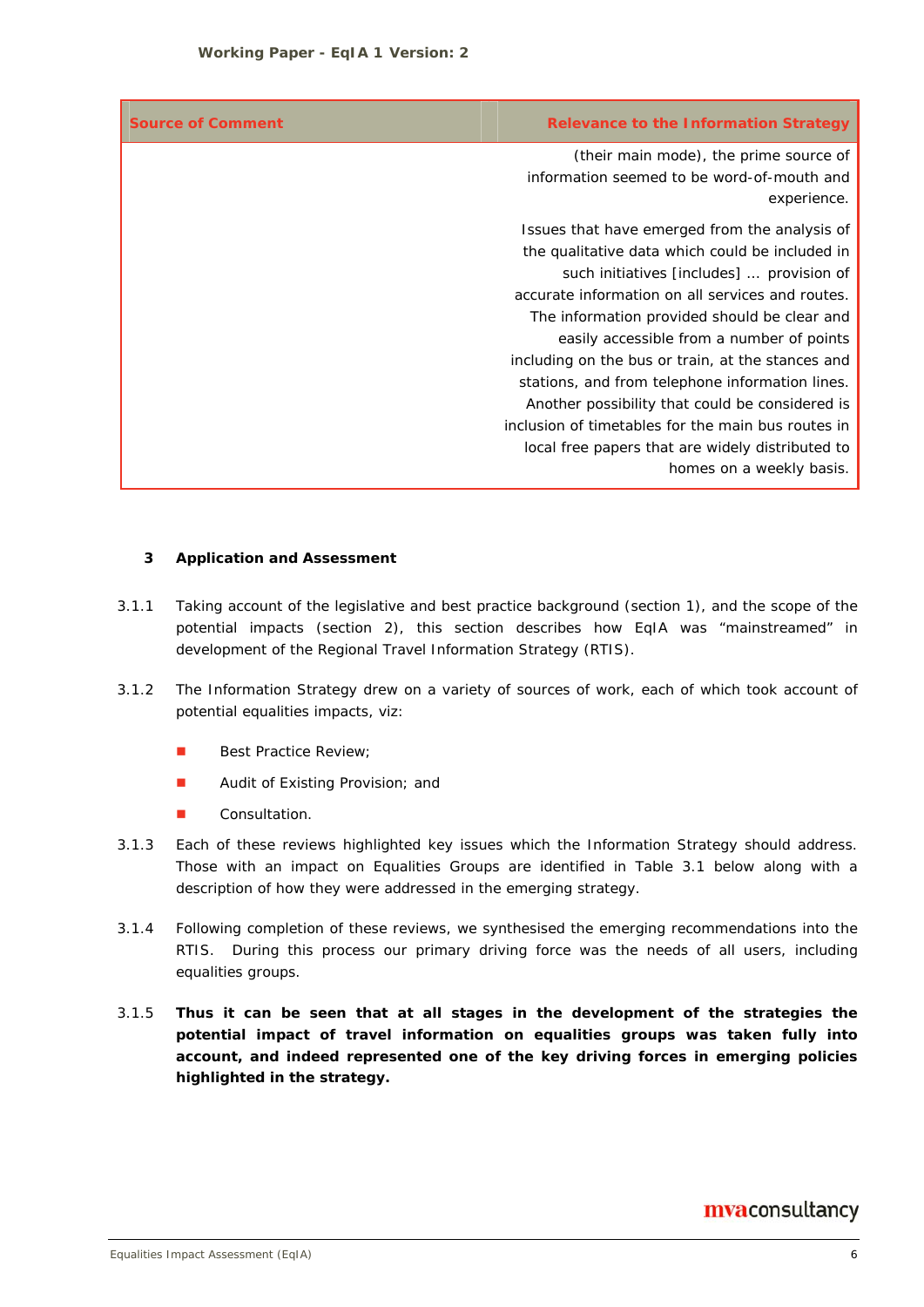#### **Table 3.1 Application of Equalities Impact Assessment**

| <b>Equalities Issues Identified</b>                                                                                                                                                                                                                                                                                           | <b>Application in RTIS</b><br>(see key below) |  |  |  |
|-------------------------------------------------------------------------------------------------------------------------------------------------------------------------------------------------------------------------------------------------------------------------------------------------------------------------------|-----------------------------------------------|--|--|--|
| <b>Best Practice Review</b>                                                                                                                                                                                                                                                                                                   |                                               |  |  |  |
| The residents of households without access to a car, such as many elderly,<br>disabled and young people, depend upon public transport and taxi services<br>to provide accessibility to essential services and facilities                                                                                                      | P2 P3 P4                                      |  |  |  |
| Pre-trip information at the planning stage is crucial in influencing travel<br>behaviour and problems regarding information at the planning stage are<br>most likely to deter the use of sustainable modes;                                                                                                                   | P1 P5 P6 P7                                   |  |  |  |
| For providing a consistent and coherent interface a multi-modal Regional<br>Information Strategy should carefully address information requirements at<br>each journey stage for both existing and also potential users of all modes                                                                                           | P1 P2 P4 P7                                   |  |  |  |
| A Regional multi-modal Travel Information Strategy (and its components)<br>should ensure that travel information will be available: where it is necessary<br>and cost effective to provide them; in formats which can be understood and<br>used by the potential passengers; and in ways which are easy to keep up to<br>date | P1 P6 P7                                      |  |  |  |
| <b>Audit of Existing Provision</b>                                                                                                                                                                                                                                                                                            |                                               |  |  |  |
| Ensuring consistency of approach across all councils and their websites - the<br>same information available, in the same way, in the same format                                                                                                                                                                              | P1 P5 P7                                      |  |  |  |
| Within local authorities there is a lack of information about taxi travel and<br>motorcycling                                                                                                                                                                                                                                 | P1 P2                                         |  |  |  |
| Travel information about walking and cycling could be much improved                                                                                                                                                                                                                                                           | P1<br>P <sub>2</sub>                          |  |  |  |
| Consultation                                                                                                                                                                                                                                                                                                                  |                                               |  |  |  |
| There appeared to be strong stakeholder support for a region-wide package<br>of transport information measures, with a targeted roll-out of new transport<br>information, focusing on all groups of society and using appropriate media to<br>appeal to each group.                                                           | P1 P2 P3 P4 P6 P7                             |  |  |  |
| <b>Key to Strategy Principles:</b>                                                                                                                                                                                                                                                                                            |                                               |  |  |  |
| P <sub>1</sub><br>Travel Information should be consistent, coherent, comprehensive (including routes, journey<br>times, cost and facilities) and easily available                                                                                                                                                             |                                               |  |  |  |
| Information should be tailored to users' needs<br>P <sub>2</sub>                                                                                                                                                                                                                                                              |                                               |  |  |  |
| P <sub>3</sub><br>Information on access to key locations should be provided                                                                                                                                                                                                                                                   |                                               |  |  |  |